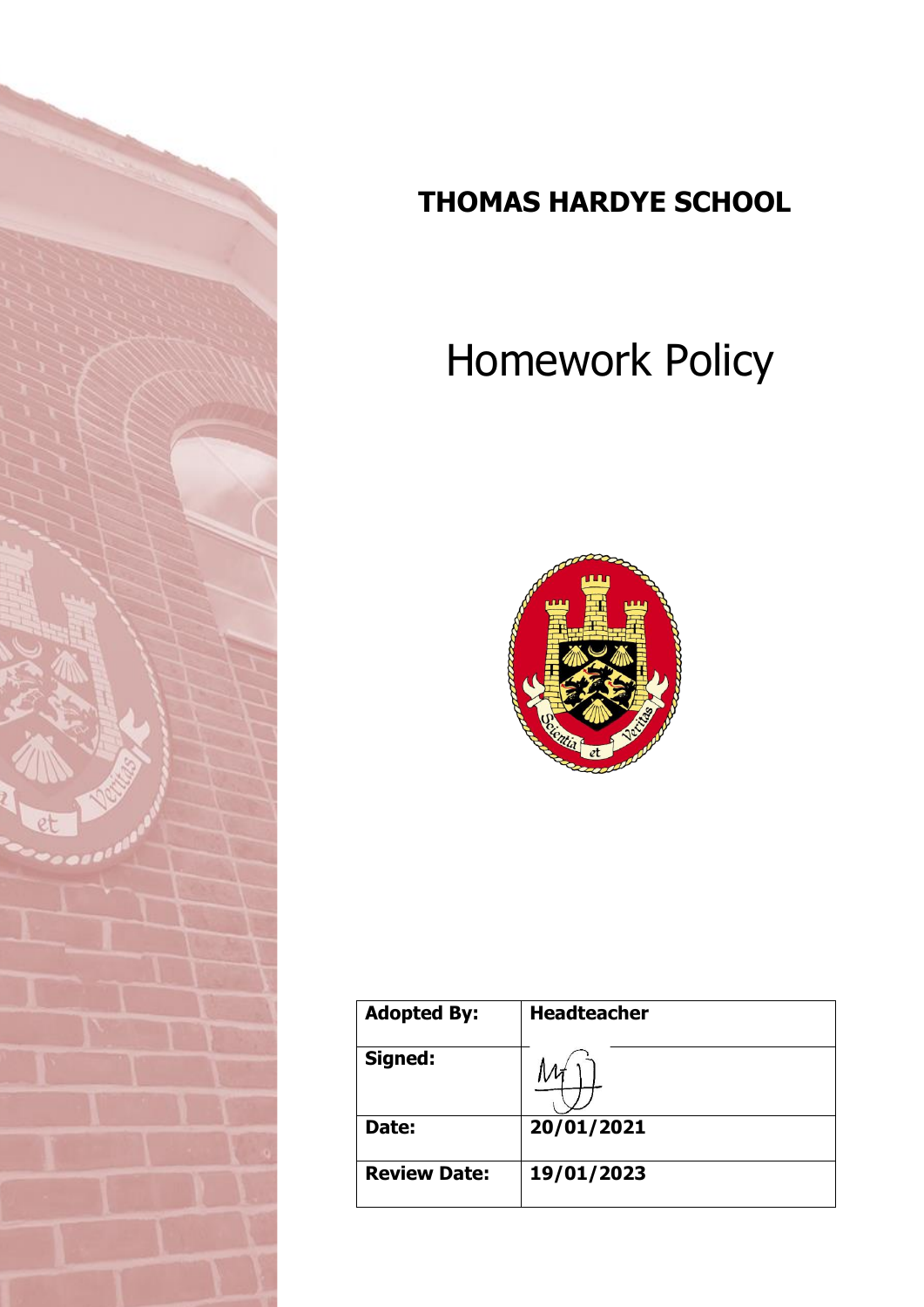#### 1. Rationale

According to the Department of Education, 'the aim of homework is to promote learning at home as an essential part of good education. Homework not only reinforces classroom learning, it also helps children and young people to develop skills and attitudes they need for successful lifelong learning. It supports the development of independent learning skills, including the habits of enquiry and investigation'.

Thomas Hardye School is committed to providing its students with high quality opportunities to extend their learning beyond the classroom. Such opportunities exist during the school day, as part of the school's extra-curricular programme, as part of organised trips or outside of school time. The school supports students' extended learning in a variety of ways, from providing well-resourced learning environments such as the Learning Resources Centre, to offering extended learning clubs after school. The schools views extended learning as being essential to support and reinforce classroom learning and to assist students to develop fundamental lifelong learning skills.

- 2. The main purpose of homework/extension work is:
	- to consolidate and extend work started with teachers in class;
	- to develop independent learning skills;
	- to encourage a resilient, self-disciplined attitude to learning.
- 3. When homework is set by a teacher it has been set with very good reason and is not optional; it is an essential part of studies. Homework is set when the teacher deems it appropriate. The nature of homework and the frequency with which it is set will vary according to the different requirements of individual subjects. For this reason, Thomas Hardye School does not operate a rigid 'homework timetable'. Curriculum Areas will detail to students their expectations regarding the frequency of homework in each subject and the time that should be taken to complete it. Homework rationale statements for each Curriculum Area/Subject Area are included in the appendix.
- 4. Each student is given a school planner. All homework set should be recorded by the student in their planner. Planners should be checked weekly by both the parent/carer and by the student's tutor and signatures placed in the spaces provided. There is also a space for parents to comment if they wish. The student planner is therefore a communication system between home and school. Homework is being increasingly placed on Microsoft Teams and for this reason it is important that both students and parents are familiar with Teams and access it frequently.
- 5. The length of time students are expected to spend doing homework will vary significantly depending on the needs of the individual; therefore, the following is intended only as a very general guide. For students in Year 9, each piece of homework should take about 20 minutes. In Years 10 and 11 all students who hope to achieve a full set of high GCSE grades may have a commitment of about ten hours of study time per week outside lessons. Much of this time may be self-directed study such as revision and extended reading about a subject. Sixth Form students are expected to follow up every lesson by reviewing their notes and engaging in further reading to consolidate and develop their thinking.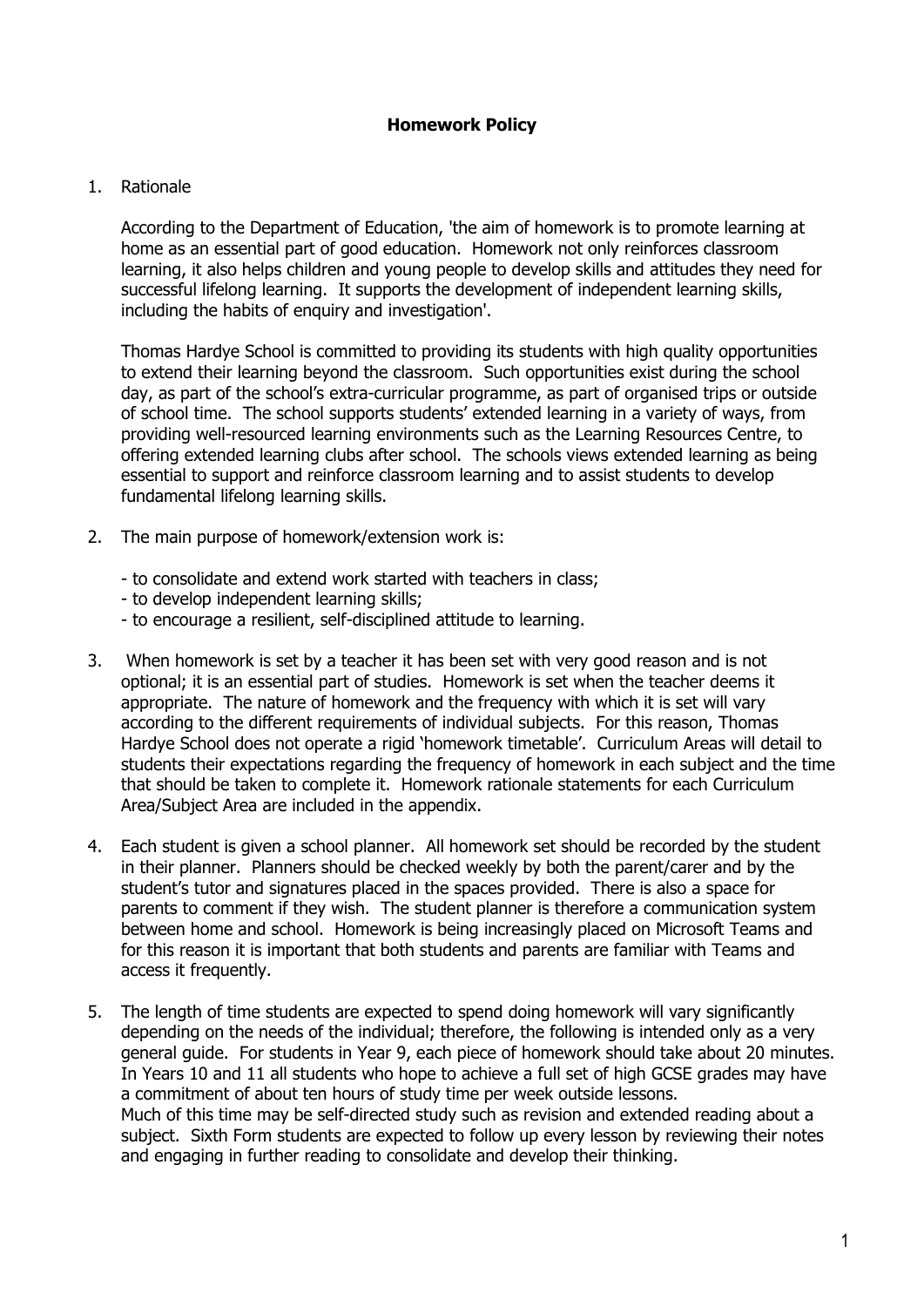- 6. Parents should encourage their sons and daughters to complete homework assignments diligently and try to ensure reasonable conditions for learning. They are advised to contact the relevant College Leader if they have any concerns regarding homework. Parents can help sons and daughters with homework by discussing assignments, testing something that has been learned and talking about ideas; however, they should not actually 'do' the assignment themselves!
- 7. If a student finds a homework task difficult and requires help, they should talk to the appropriate subject teacher who set the task who will provide additional support.
- 8. If a student has spent a reasonable amount of time on a homework assignment and has experienced difficulty, parents should sign the piece of work to indicate that a fair effort has been made. If a student has a good reason for not completing homework, he or she should see the teacher concerned, preferably before the lesson when the homework is to be handed in. Repeated failure to complete homework without good reason will result in a detention.
- 9. 'Homework clubs' for students are organised in school to ensure that all students, whatever their need, receive the individual support they require with homework.
- 10. For further advice on how to support your child with their learning at Thomas Hardye School, parents are referred to the following area of the school website which holds various downloadable resources:

https://www.thomas-hardye.net/pages/the\_school/parental\_advice.php

# **APPENDIX 1.**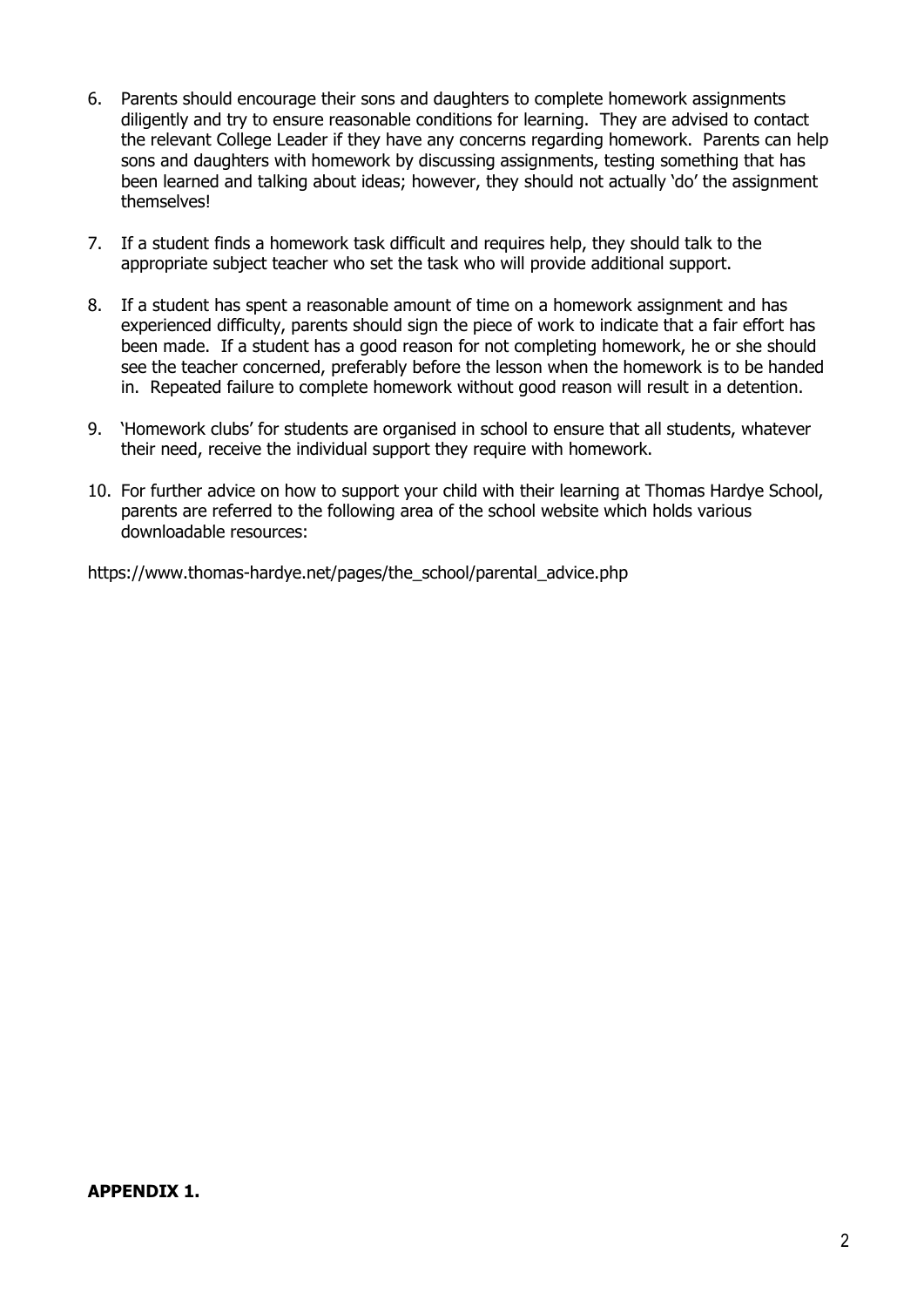**Curriculum Area Homework Policy Statements:**

| Art                             |
|---------------------------------|
| <b>Business Studies</b>         |
| <b>Dance</b>                    |
| <b>Drama</b>                    |
| <b>English</b>                  |
| <b>Electronics</b>              |
| <b>Food &amp; Nutrition</b>     |
| Geography                       |
| <b>Graphics</b>                 |
| <b>Health &amp; Social Care</b> |
| <b>History</b>                  |
| <b>Maths</b>                    |
| <b>Modern Foreign Languages</b> |
| <b>Music</b>                    |
| <b>Physical Education</b>       |
| <b>Resistant Materials</b>      |
| <b>Science</b>                  |
| <b>Social Sciences</b>          |
| <b>Textiles</b>                 |
| <b>Theology &amp; Ethics</b>    |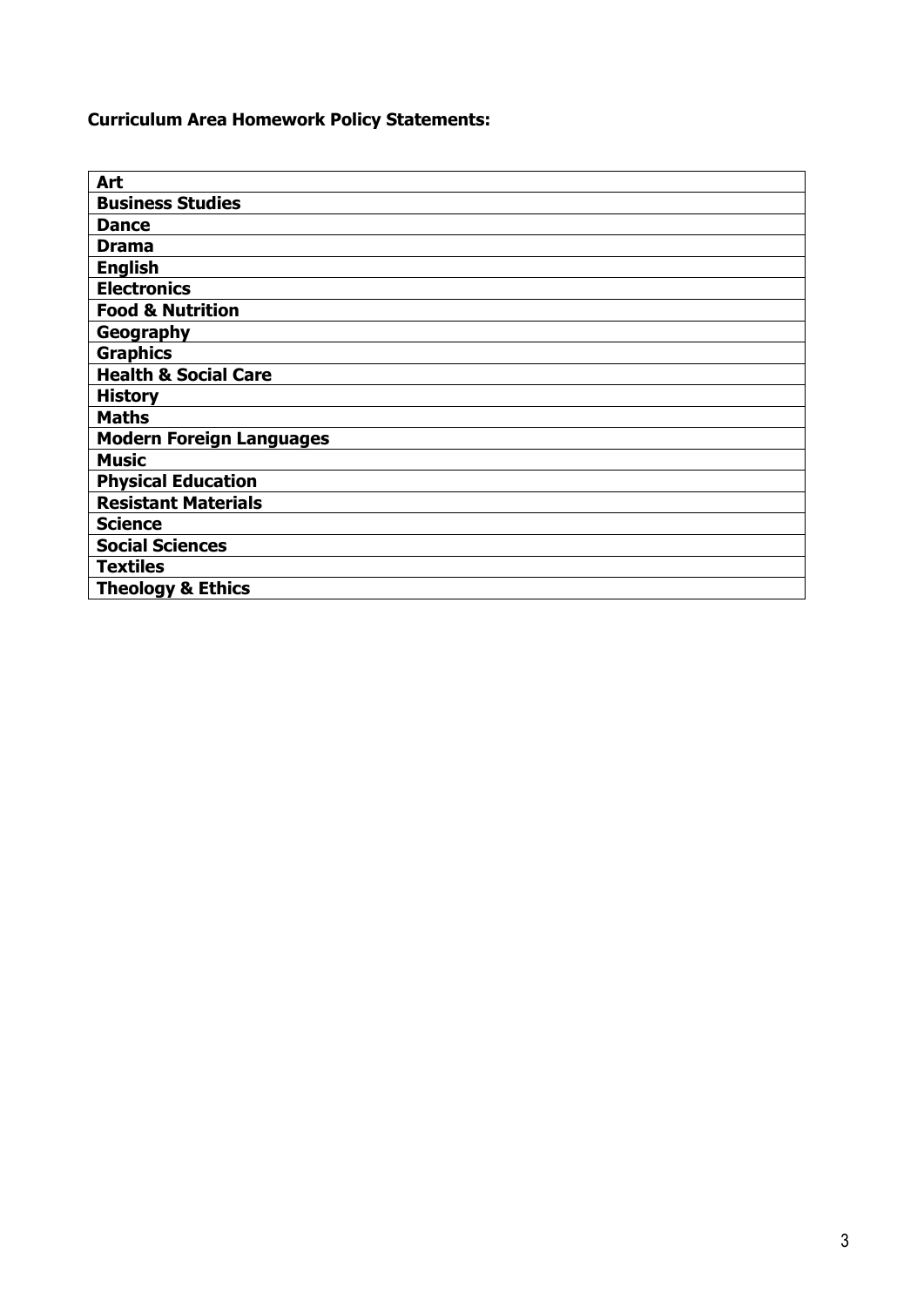The Art department expects a Year 9 student to be set homework every week and we would expect the students to spend 45 minutes on it. The homework is marked in the back of the student's book on a department marking sheet. The student is awarded marks 1-10 for quality, 7 being an average, and A-D for effort. The homework will range between research, sourcing and making. In most cases the teacher types the homework tasks in the back of the students' sketchbooks for all to see, and often in advance.

In Year 10 we expect students to take at least an hour on their homework. The homework is marked in the back on the student's book on a department marking sheet. The student is awarded marks 1-10 for quality, 7 being an average quality piece, and A-D for effort. The homework will range between research, sourcing and making. In most cases the teacher types the homework tasks in the back of the students' sketchbooks for all to see, and often in advance.

In Year 11 the students are expected to spend  $1 - 1\frac{1}{2}$  hours on their coursework. Sometimes these are specific tasks set by the teacher, other times they are tasks set by the students to enable their work to progress independently. Books are not marked as frequently but homework is regularly recorded on a traffic light system which is often displayed in the class, and verbal feedback is constantly given. In Year 11 books are individually targeted so that students get specific SMART targets to forward their work. At certain times of the year when coursework and exam work reach a deadline we would expect students to spend longer at home or at art club to complete their targets.

In Year 12 homework is very structured and we expect students to spend a minimum of three hours a week on it. Most students have to work in the Art department several times a week to balance the workload. As the course develops and the students' work becomes more personal the homework is set more by the student with the support of the teacher. Students' books are regularly targeted by staff.

In Year 11 the students are expected to spend 4 - 5 hours on their coursework. Sometimes these are specific tasks set by the teacher, other times they are tasks set by the students to enable their work to progress independently. Books are not marked as frequently but verbal feedback is constantly given. In Year 13 books are individually targeted so that students get specific SMART targets to forward their work. At certain times of the year when coursework and exam work reach a deadline we would expect students to spend longer at home or at art club to complete their targets.

The Art department has made specific marking/targeting feedback sheets for each year group; these can be found in the back of the students' sketchbooks. We also use an informal system of sticking quick targets into students' books on sticky notes.

# **BUSINESS STUDIES**

Either one half hour piece per week, or one hour-long piece per fortnight is set. The type of work varies throughout the year but includes knowledge and understanding based questions early on, building up to more skills based questions that include the application of exam technique towards the end.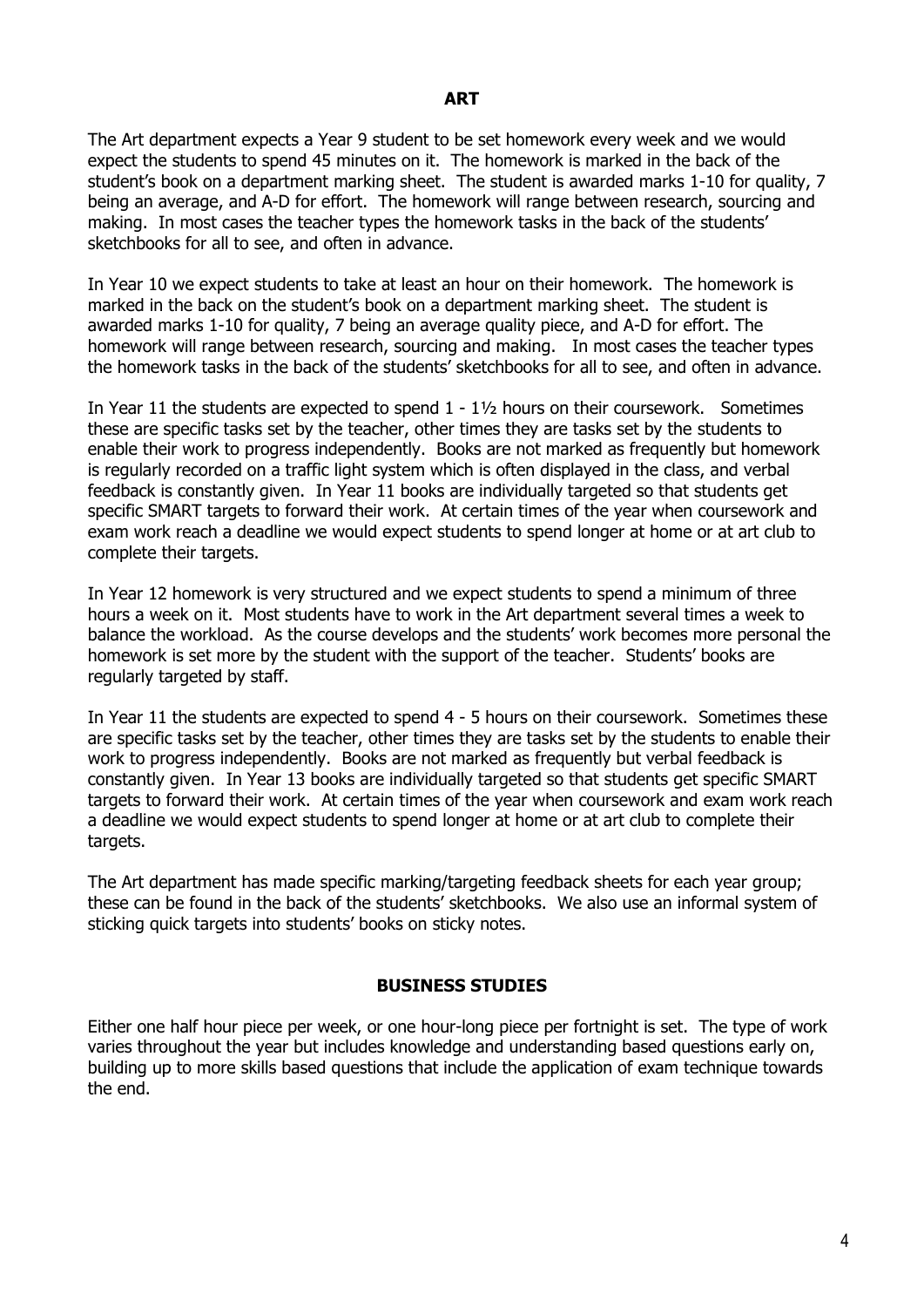#### **DANCE**

#### **GCSF**

Homework is set weekly. This is theoretical in terms 1 and 2 of Year 10 and relates directly to the topic being studied to reinforce students' learning. From the summer term in Year 10 and through Year 11 homework sometimes involves practical rehearsals after school and in Year 11 revision tasks for the written paper are set. Each homework task can take between 30 minutes and an hour. In Year 11, due to the course requirements, one student might be dancing in three or four other student's choreography and therefore will be required to attend these rehearsals as well as their own. This can mean they are spending four hours a week rehearsing.

#### AS and A2 Dance

Homework can be theoretical for example a written task based on a subject being studied, reading and preparing for a presentation, or practical in the form of rehearsal for choreography and performance work or attending a school dance technique class after school. Students are set homework every week and on average should spend three or four hours on this.

#### **DRAMA**

Homework is used as a way of preparing for the written units of the course in GCSE. Students are given one piece a fortnight, which should be completed in approximately 45 minutes. They will occasionally have two pieces/line learning as well according to the demands of the programme of study.

Year 9 students are given two pieces per rotation and they are always research/sourcing of design elements.

Parents can help by running lines with students, quizzing students on their plays/characters and reading homework before it is handed in.

#### **ELECTRONICS/SYSTEMS HOMEWORK POLICY**

In Years 9 and 10, homework is generally used to encourage students who have not completed work or fulfilled their learning objectives in the lesson to catch up with the rest of the class. This will be set about once a fortnight and enables the teacher to start a fresh topic the following lesson in the knowledge that all students have reached the necessary point on which the new topic may be built. In Year 10 quantitative questions will be set on certain topics to check individual understanding of a concept, for example, 'moments'. A starter activity may then be employed to debrief the homework and to check student understanding of that concept and address any misconceptions.

In Year 11 homework is employed on a weekly basis to enable students to carry out **preparation work** for their next Coursework Controlled Assessment Task (CAT). It is also expected that students will use homework and twice weekly after school homework club to progress any CAT sheets that have not been finished in the allocated lesson time (two lessons per CAT). Students are asked to put the ongoing homework into their diary. Failure to carry out the work will usually result in students falling behind with their coursework which becomes apparent on the coursework tracking sheets updated weekly.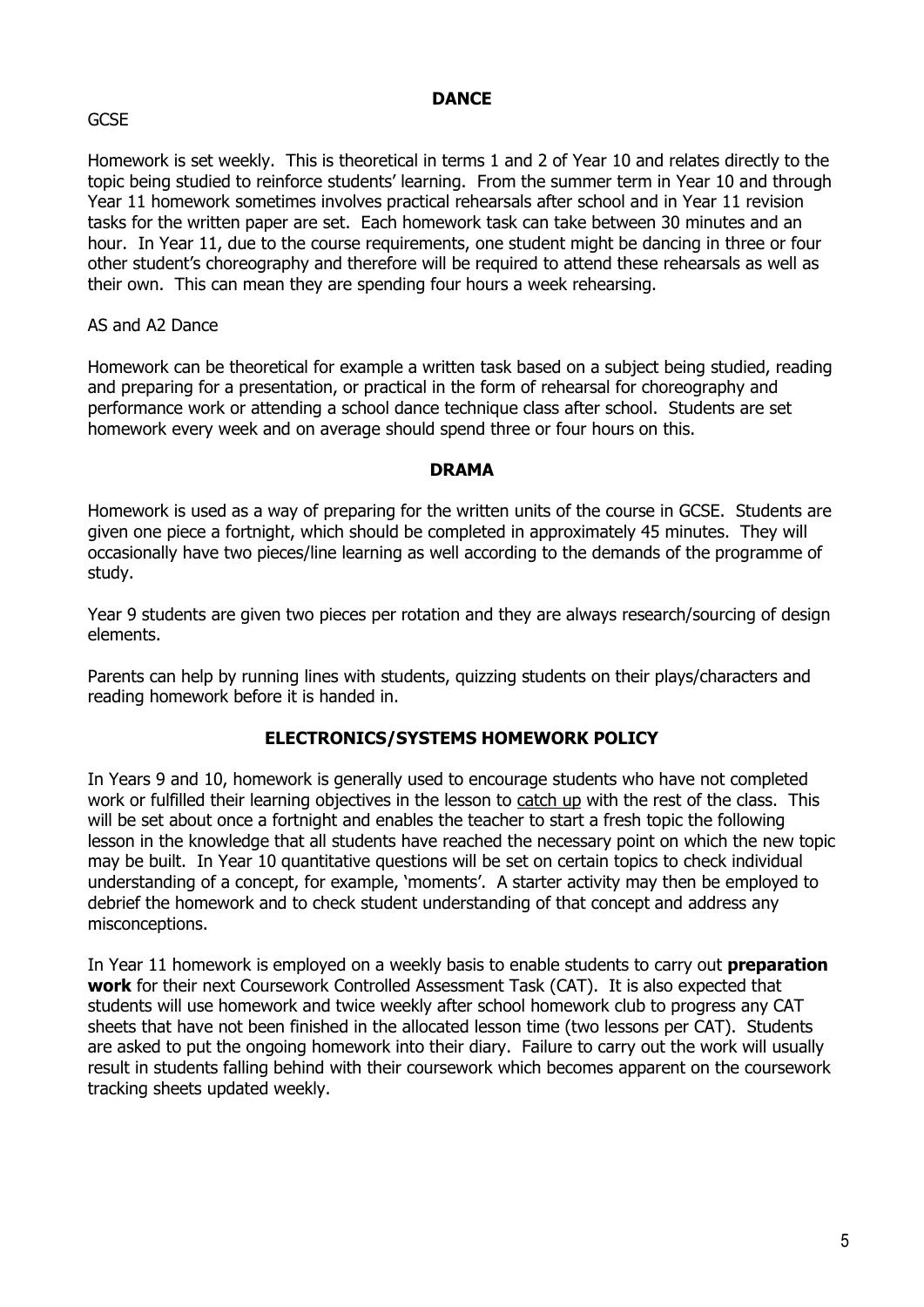In Years 12 and 13 students are not set a formal homework (student diary) but will be asked to **consolidate** their knowledge by completing tasks started in class. This usually takes the form of completing student exercises or practice exam questions which are then debriefed during the following lessons (by randomly selecting students from the group to feed back to the rest of the class). During the two coursework modules students are expected to progress their work at home or by working in the department during their supported study periods so that a good quality piece of work can be produced in the available time.

#### **ENGLISH**

Year 9

Rationale: to reinforce classroom learning and to extend the skills learned in class. To develop independent learners who have the ability to approach tasks in English with confidence.

Homework is set to consolidate the learning in class, to promote students' independence in approaching tasks and extend their thinking. The outcome will be a better understanding of, and ability to apply, the skills necessary to approach the English Language and Literature GCSE.

Homework is set either once or twice a week and should take 40 minutes to one hour to complete in total. Regular reading (fiction and non-fiction) at home is expected as part of their learning in English.

Years 10 and 11

Rationale: to reinforce classroom learning and to extend the skills learned in class. To develop independent learners who have the ability to approach tasks in English with confidence.

Homework is set to consolidate the learning in class, to promote students' independence in approaching tasks and extend their thinking. The outcome will be a better understanding of, and ability to apply, the skills necessary to approach the English Language and Literature GCSE. We aim for students to become increasingly self-motivated and self-disciplined as the GCSE course progresses.

Homework is set either once or twice a week and should take an hour and a half to complete in total. This will vary depending on completion of controlled assessment exams which are at different times for different classes. Students will be expected to revise Literature texts independently on a regular basis to ensure that they remain conversant with the text. Regular reading at home (fiction and non-fiction) is expected as part of their learning in English.

Years 12 and 13

Rationale: to reinforce classroom learning and to extend the skills learned in class. To develop independent learners who are inquisitive about the subject and who understand the importance of self-motivation and self-improvement.

Homework is set to consolidate the learning in class, to promote students' independence in approaching tasks and extend their thinking. The outcome will be students who are able to analyse written, spoken and multi modal texts with confidence. Increasingly in Year 13, homework set will expect students to extend their knowledge beyond the bounds of the curriculum.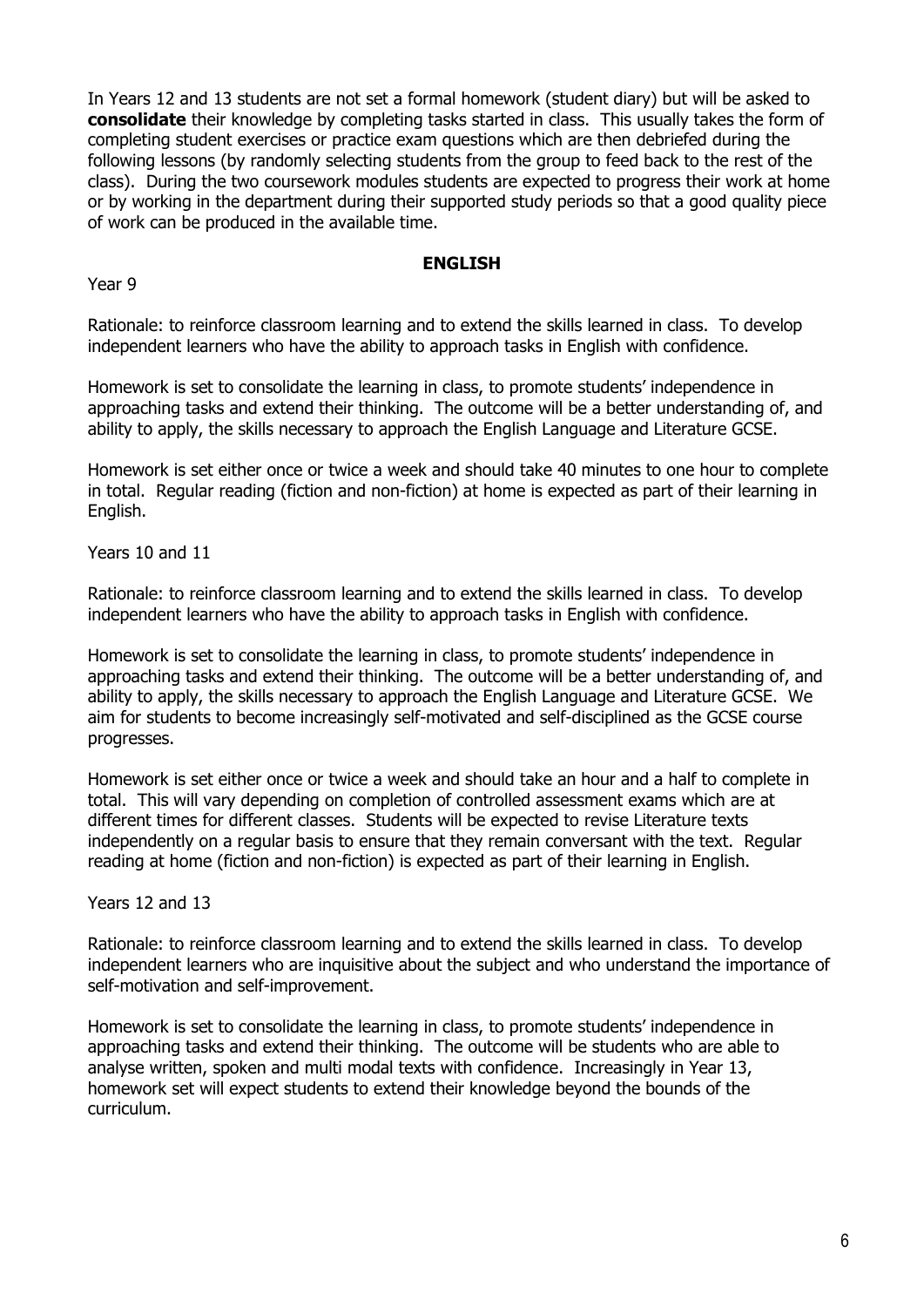Homework is set at least once a week and should take between three and four hours to complete per subject. When coursework is in progress this may be considerably more. Homework can include the following tasks: note-taking, research, reading, watching media texts, the creation of visual diagrams, essay planning and writing, group work and preparation for class presentations. Students will be expected to regularly review key elements of the course; particularly the skills acquired in Year 12 which need to be developed further in Year 13. They need to access wider reading (theory and critical material) themselves in order enhance their subject knowledge and prepare them for university or alternative study/employment. Regular exploration of related texts at home is expected as part of their learning in English.

# **FOOD AND NUTRITION**

# **Year 9**

Encourages wider knowledge of diet and consolidates learning in lessons. Evaluating practical dishes. Bringing in ingredients for practical lessons.

Outcome: To enable students to learn practical skills and awareness of issues related to diet. Every fortnight (Weekly for Technology area as a whole) Students should spend 20- 30 minutes on their homework. Access to a computer for research tasks would be an advantage.

# **Year 10**

Exam question practise. Extends work started in the lesson. Bringing in ingredients for practical lessons.

Outcome: To enable students to learn practical skills and awareness of issues related to diet. To be familiar with format of exam questions.

Set weekly except during Controlled Assessments. Spend 30-40 minutes on homework.

# **Year 11**

Some research tasks for specific topics. Exam question practise. Bringing in ingredients for practical lessons.

Outcome: To enable students to learn practical skills and awareness of issues related to diet. To be familiar with format of exam questions.

Set weekly except during Controlled Assessments. Spend 30-40 minutes on homework.

# **GEOGRAPHY**

For all year groups, homework will be set as and when appropriate for the reasons outlined below. Some homework tasks may last longer than a week, such as preparing for an assessment or test and the amount of time students spend on their homework should reflect this.

Year 9 – a combination of short activities to extend their understanding from lessons or to apply their knowledge in a creative context. Also longer activities such as preparing or completing assessed pieces of work, where students will receive specific guidance about what is required. Usually students will receive one piece of homework per fortnight.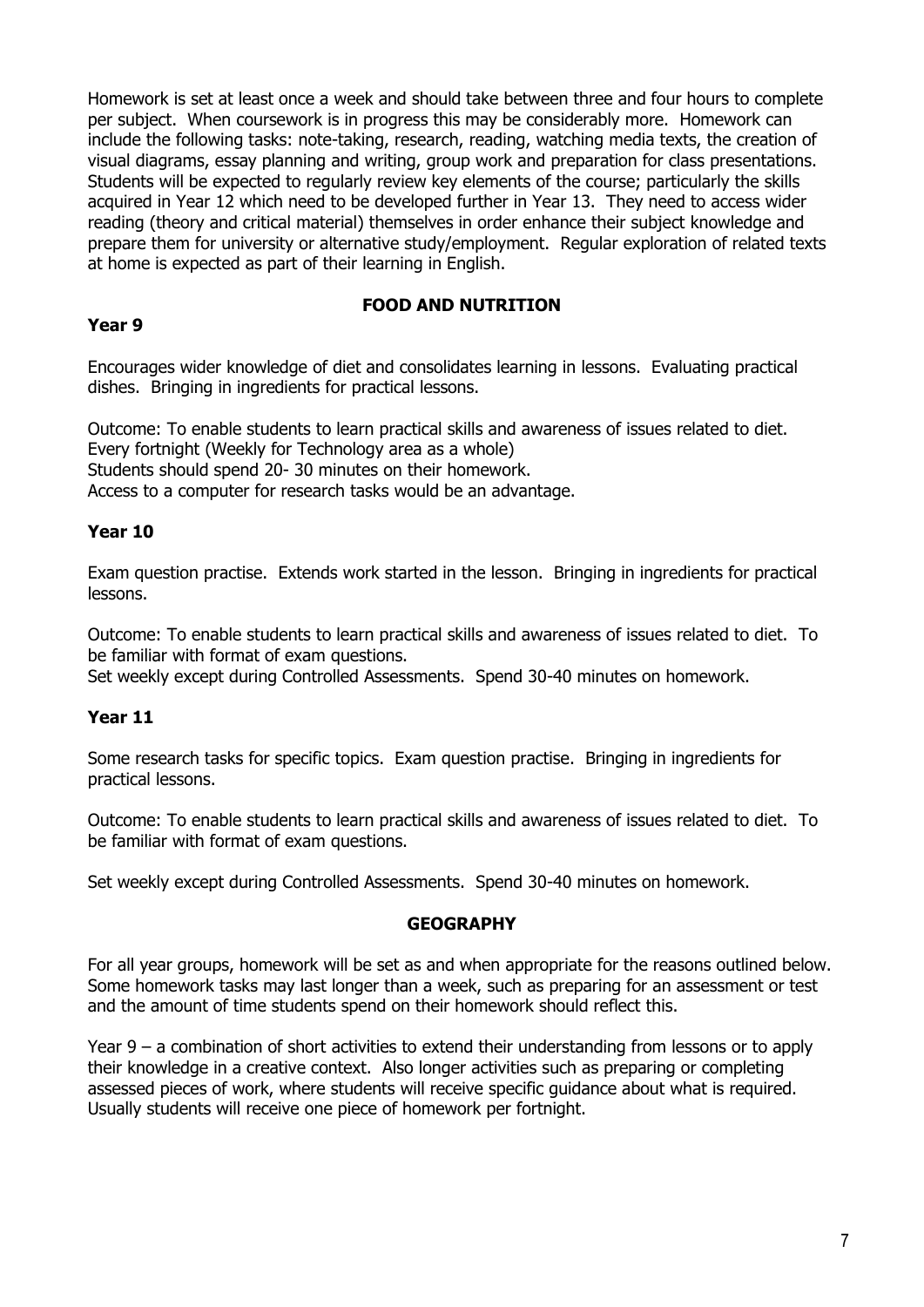GCSE – practising/developing exam technique by answering past exam questions, revision for tests/mock exams, the creation of revision resources and catching up on work that may be missed through illness or absence. Where students are asked to revise, direction will be given from the teacher as to what is required as part of the revision. Usually students will receive one piece of homework per week.

A-Level - practising/developing exam technique by answering past exam questions, revision for tests/mock exams, deepening knowledge and understanding through wider reading and research. Students are expected to complete a fortnightly CAT (Common Assessment Task). In the alternate week to the CAT, students should be spending an hour per teacher reviewing their work from lessons. In addition to this, homework/independent tasks will be set as and when appropriate.

# **GRAPHICS**

# **YEAR 9**

Homework set every two lessons, for example, once a fortnight. Homework should take approximately 30 minutes to complete.

Aims to help increase students' subject knowledge and reinforce knowledge of topics learnt

- To get them used to meeting homework deadlines, organising and preparing them for GCSE DT
- To prepare them for "options" knowing which DT subject to choose
- Parents could help by making sure students are fully equipped with graphics kit, and checking their homework diary

# **YEAR 10**

Homework set once a week and usually takes a minimum of 30 minutes to complete. Sometimes it is necessary to set a minimum one hour homework task. For example, designing front cover of folder or making a poster.

All sorts of tasks – drawing activities – technical drawing, posters, colouring, exam questions, research…etc.

Aims to reinforce subject knowledge of topics learnt, or to extend their knowledge

- Prepare them for Year 11 written exam and Year 11 CAT task
- Help to organise them with deadlines, managing workload again to prepare for year 11
- Lunch and after school clubs available
- Parents encourage students to attend clubs if they need support
- Parents to make sure their son/daughter is fully equipped
- Check planner
- Good communication with me and tutor if any issues

# **YEAR 11**

September until March is controlled assessment – during this time, most of homework is to research and prepare for lessons

- To come to coursework clubs, ideally one hour per week
- To revise for the exam extend their knowledge
- Parents can support by encouraging student to attend coursework clubs
- Making sure they are revising at home
- Making sure they are fully equipped for exam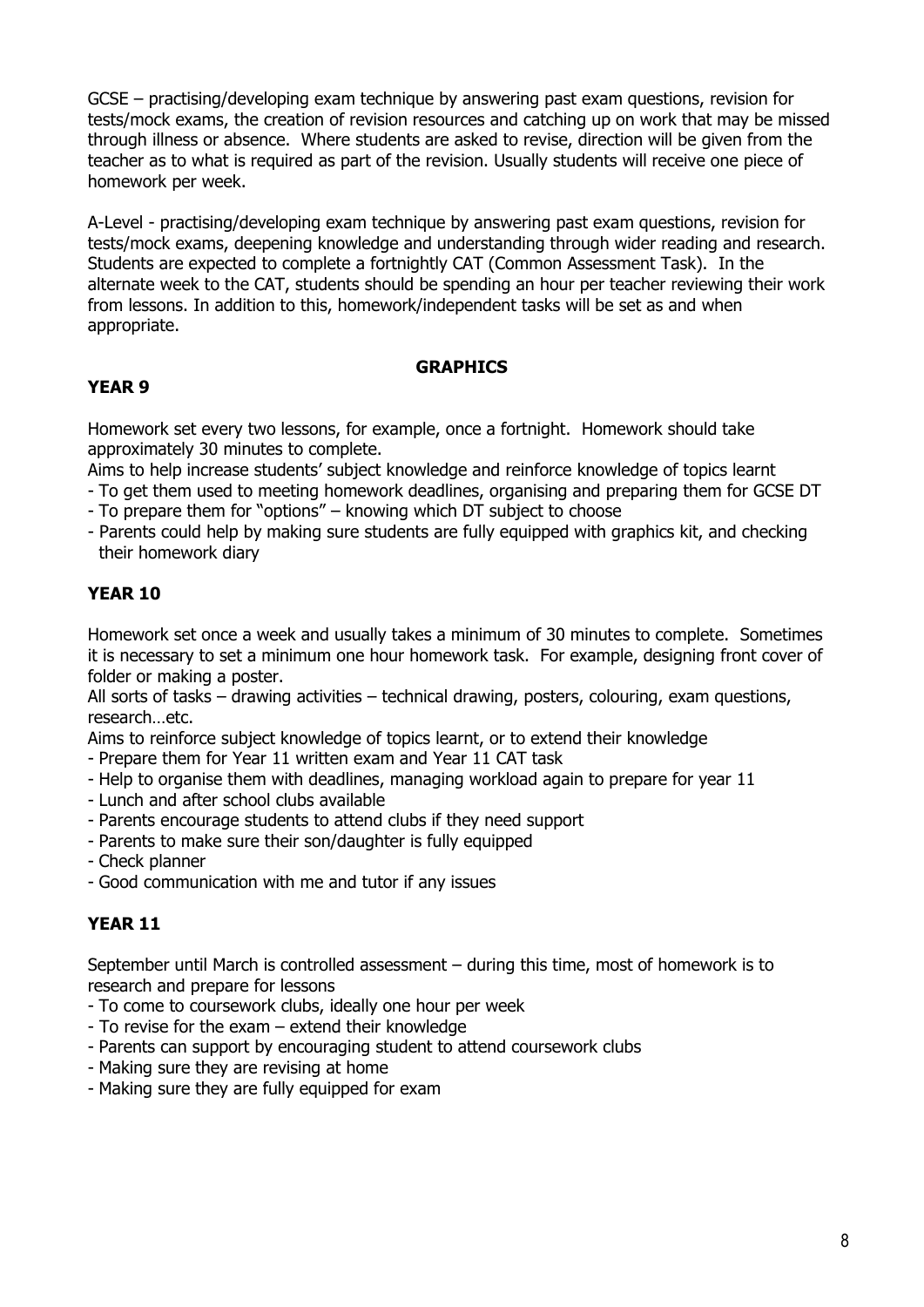#### **HEALTH AND SOCIAL CARE**

Homework Policy and Practice - Years 10 and 11

#### **Rationale**

The aim of coursework in Health and social Care is to prepare students for both controlled assessment and examination.

#### **What is homework for?**

- Checking students' knowledge
- Prepare students for answering exam questions
- Prepare students to become independent learners
- Develop understanding and allow for students to extend their knowledge whether this is applied to the controlled assessment or the exam

#### **How frequently is homework set?**

Year 10 – average of two pieces of work per fortnight (approximately 30 minutes per homework)

Year 11 – average of 1½ pieces of work per fortnight (this is adaptable depending on controlled assessment work). They will have at least one piece relevant to exam preparation.

#### **Timeline**

Year 10

| Autumn term:<br>Spring term: | PIES in life stages/service users' needs<br>Factors affecting growth and development/sectors, organisations, referrals and<br>barriers to referrals |
|------------------------------|-----------------------------------------------------------------------------------------------------------------------------------------------------|
| Summer term:                 | Factors affecting growth & development/job roles, skills & qualities and care<br>values/preparation tasks for CAT                                   |
| Year 11                      |                                                                                                                                                     |
| Autumn term:                 | effects of relationships/CAT needs of service user and organisation used/attend<br>after school support clubs                                       |
| Spring term:                 | sources of support and exam preparation/barriers and care values of workers<br>attend after school support clubs                                    |
| $-$ CAT completed.           |                                                                                                                                                     |

Summer term: sit exam

#### **HISTORY**

- Homework is important for 'preloading' lesson learning strategies, developing research skills, reinforcing class learning, and to extend learning opportunities. It should be a positive experience for all.
- The amount and timing of homework varies between years and within years, according to the demands of assessment.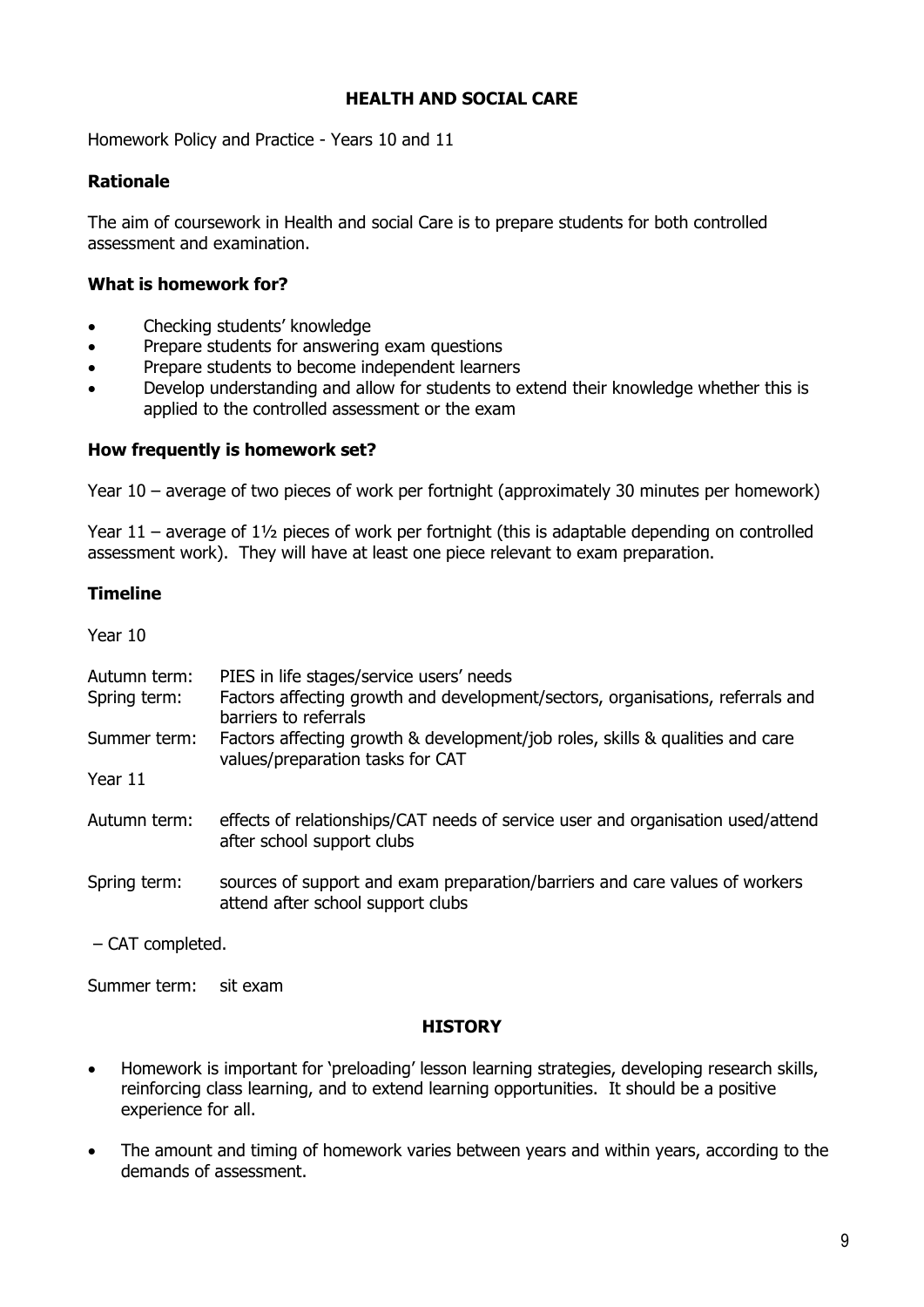- The amount of time spent by the students will vary according to the task, and should be identified in relevant Scheme of Work.
- Homework should be frequent, and should encompass a variety of tasks, including using 'Frog'.
- Homework needs to be marked/moderated/checked if it is to be useful.
- Revision homeworks need to be specific as does sixth form work.
- History colleagues will keep records of homework set in their planners.
- Year 9 Homeworks will focus on either short term tasks for next lessons, or have a longer focus in relation to the key assessment tasks. Ideally home works should take up about 20 minutes per week. The viability of National Curriculum levels is currently under review.
- GCSE tasks will reflect the topic and past questions of the syllabus. Research on the controlled assignment is allowed, specific notes for the controlled aspect is not.
- A level exam technique strategies are important as are revision skills in terms of revision tasks. Each lesson should generate 30 minutes research and/or note taking and updating.

#### **MATHS**

At all levels Maths homework is set to reinforce and revisit work that has previously been studied and to give students time to consolidate basic skills. In addition there will be opportunities for completing extension tasks, and for students to have a go at problems at their own pace.

In Year 9 students will be establishing good habits for GCSE and in Year 10 they will also be looking at wider applications of their skills. In Year 11 they will be set substantial exam practice which covers a variety of topics, as well as regular opportunities to carry out problem solving and answer questions contextual problems.

In Years 12 and 13 students are set homework tasks as well as needing to prepare for regular tests. Year 12 students have an 'Independent study' booklet of questions, with answers, that they can do at their own pace.

Years 9, 10, 11 will usually have homework once a week which should take from 30 to 45 minutes, but this will vary with the age and ability of the student. Nearer exam time Year 11 may be set full exam papers which will take longer.

Students should expect one written homework per fortnight marked by the teacher and one other per fortnight, which could be similar or different, for example, a preparation sheet which is marked in lessons or a piece of work set on MyMaths.

There are details of Maths clubs on MS Teams, as well as an outline of the scheme of work for each year group and revision resources.

#### **MODERN FOREIGN LANGUAGES**

Homework in Modern Foreign Languages is set after every lesson for all year groups. The rationale for this is that progress in languages is dependent on a 'little and often' approach. The total amount of homework set will not exceed that set by other subjects as on average tasks will be shorter.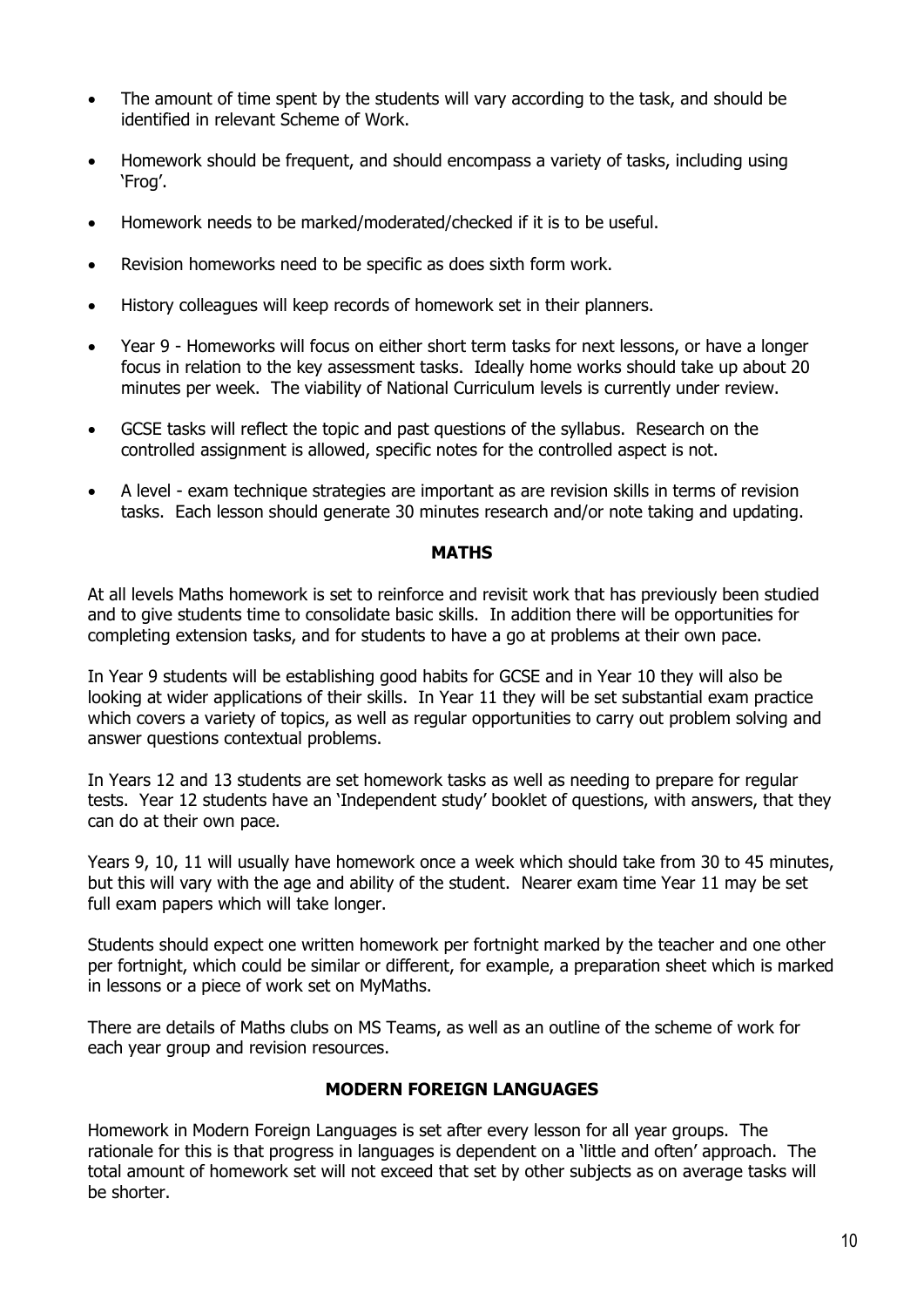Homework will often consist of vocabulary to be learned which will be tested at the start of the next lesson. An active approach to vocabulary learning is essential, using techniques such as 'look, cover, write, check', and parents are encouraged to support their children by testing them on the words they have learnt. Learning homework is as, if not more, important than reading, writing or online exercises and should be viewed as such.

Homework may also take the form of consolidation tasks to help embed learning from the classroom. This may be in the form of worksheets, online exercises or short written pieces practising a particular structure or topic.

Students will also be expected to complete longer written pieces at home and these may well count as a double homework if the task is substantial. In Years 10 and 11 written tasks will often form the basis of preparation for controlled assessments so it is vital that they are completed thoroughly and with care.

For students in Years 10 and 11, there will be times where they are expected to prepare intensively for GCSE controlled assessments in speaking or writing. At these moments they may well have to spend longer on homework than normal. This is unavoidable due to the nature of assessment and we ask that parents support their sons and daughters as much as possible in their preparation.

In all cases guidance will be given as to the amount of time students should spend on homework. Parents can always contact the subject teacher through the homework diary in the event of difficulty and students are encouraged to seek help in advance of the lesson when the homework is due if necessary. Staff are always willing to support students with homework outside of lesson time if required.

# **MUSIC**

# **Homework** Students must do significant work outside the classroom to achieve their potential.

NB All work (regardless of marks used) should be followed with at least one positive comment, and at least one suggestion for an improvement

- Year  $9-$  One piece of homework per project (about 30 minutes).
- $GCSE$  One piece of homework per week *plus* regular practise (about 45 minutes 1hr).
- $BTEC -$  Homework set when necessary.
- AS/A2 Music One piece of homework per teacher, per week, plus regular practice. (about 1hr – two hours)
- IB Music One piece of homework per teacher, per week, plus regular practice. (about 1hr 2hrs)
- AS/A2 Music Technology One piece of homework set per teacher, per week. (about 1hr 2hrs), plus two hours' coursework prep time per week.

# Feedback. Regular, persistent, good quality feedback is essential for students to make progress.

- *Year 9* Feedback completed in AfL booklets.  $H/W = %$ , Project = Pass, Merit, Distinction.
- $\bullet$  *GCSE* '10A' grade, OR exam criteria mark
- BTEC Feedback related to BTEC Criteria in back of project booklets, and on separate sheets.
- AS/A2 Music Students given '10A' grade, OR exam criteria mark. Half-termly tutorials.
- IB Music Students given '10A' grade, OR exam criteria mark.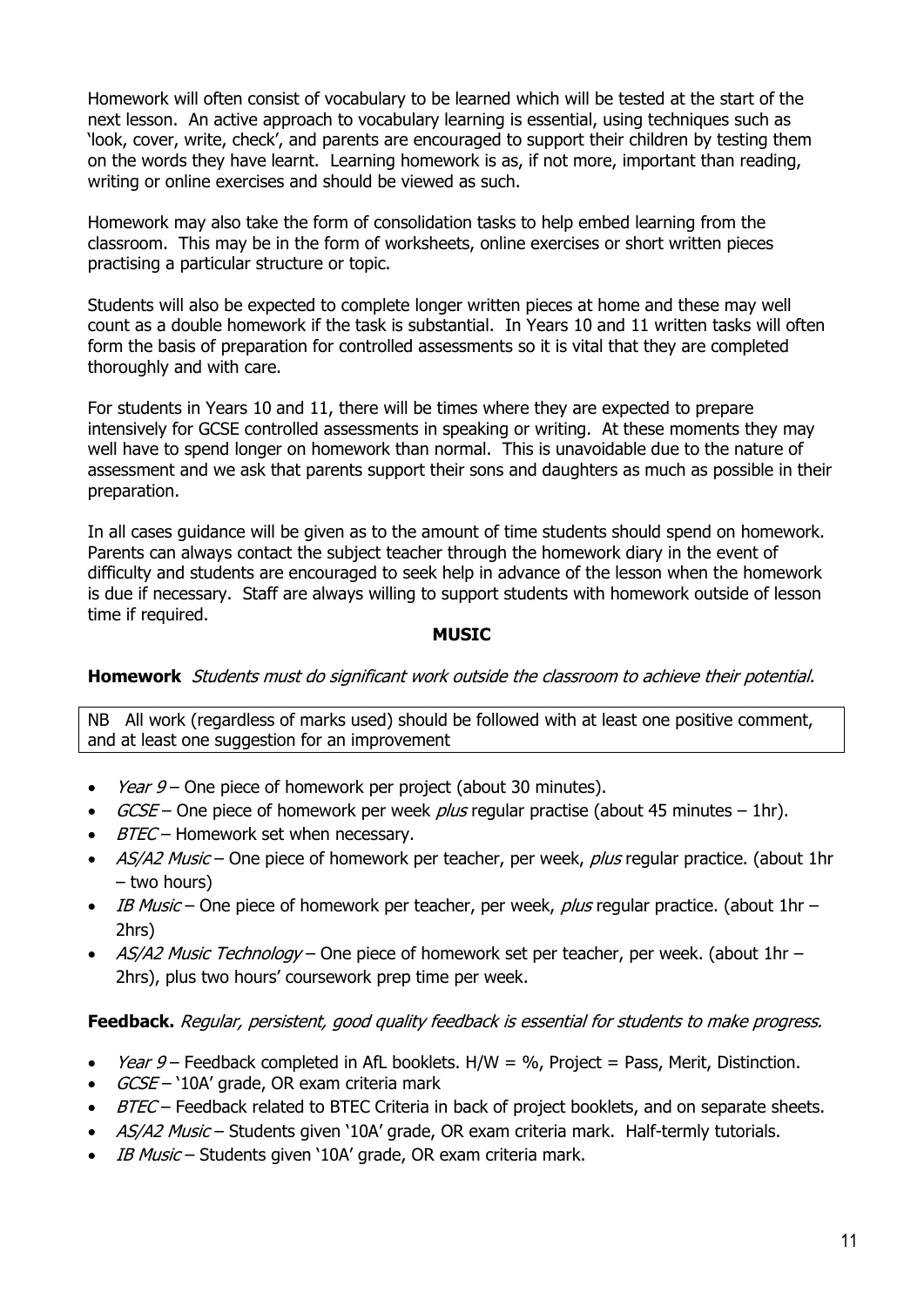• AS/A2 Music Technology – Written feedback on coursework on a half-termly basis. Constant verbal feedback whilst working at computers. Students are set targets at the beginning of each lesson, and challenged to see if they have achieved them at the end of lessons.

# **U-Drive Student Tracker.** The following information should be stored on the U-Drive…

- Year  $9 =$  homework and project grades for each group
- Exam classes = Traffic light colour (one per half term), report gradings, review gradings, predicted and potential grades, mock paper results.

# **General Expectations.**

- Keep a record of all homework set and collected, with a mark for each piece of work.
- Chase students who do not submit homework, and use sanctions eg Thursday lunchtime DT, Music Tech Club DT, after school DT, phone-call home, etc. to ensure all work is submitted and kept up to date.
- Chase students who offer poor quality work. Work should be redone if necessary.
- Ensure that student folders are kept neat and tidy so they are easy to refer to for revision.

#### **Rewards**

- 'Stars' at the back of course booklets. At least one per lesson. Certificates for every five stars gained.
- Merit cards for exceptional work in Year 9, Postcards for Years 10 to 13.
- Referrals to Head of Department/Head of Year/Senior Management. Phone calls home.

#### BTEC

# **PHYSICAL EDUCATION**

Homework is set when students need extra time to finish assignments at the required standard.

**GCSE** 

Outcome: To consolidate learning in class, extend knowledge and become more familiar in answering multiple choice, short answer and extended answer questions.

Format: Homework is both closed task (answering exam style questions) and open ended in format (student-lead research tasks).

Frequency: Set once a fortnight except during the Controlled Assessment Task. Students spend approximately 30-40 minutes on homework, dependent upon the task set. At the end of every module an extensive revision homework is set, using the revision guide which students are provided with. This involves reading the required chapter, answering relevant questions and using the mark scheme in the back of the book to self-assess.

# AS and A2 Level

Outcome: To consolidate learning in class, extend knowledge through open ended research tasks and become more familiar in answering short and extended questions.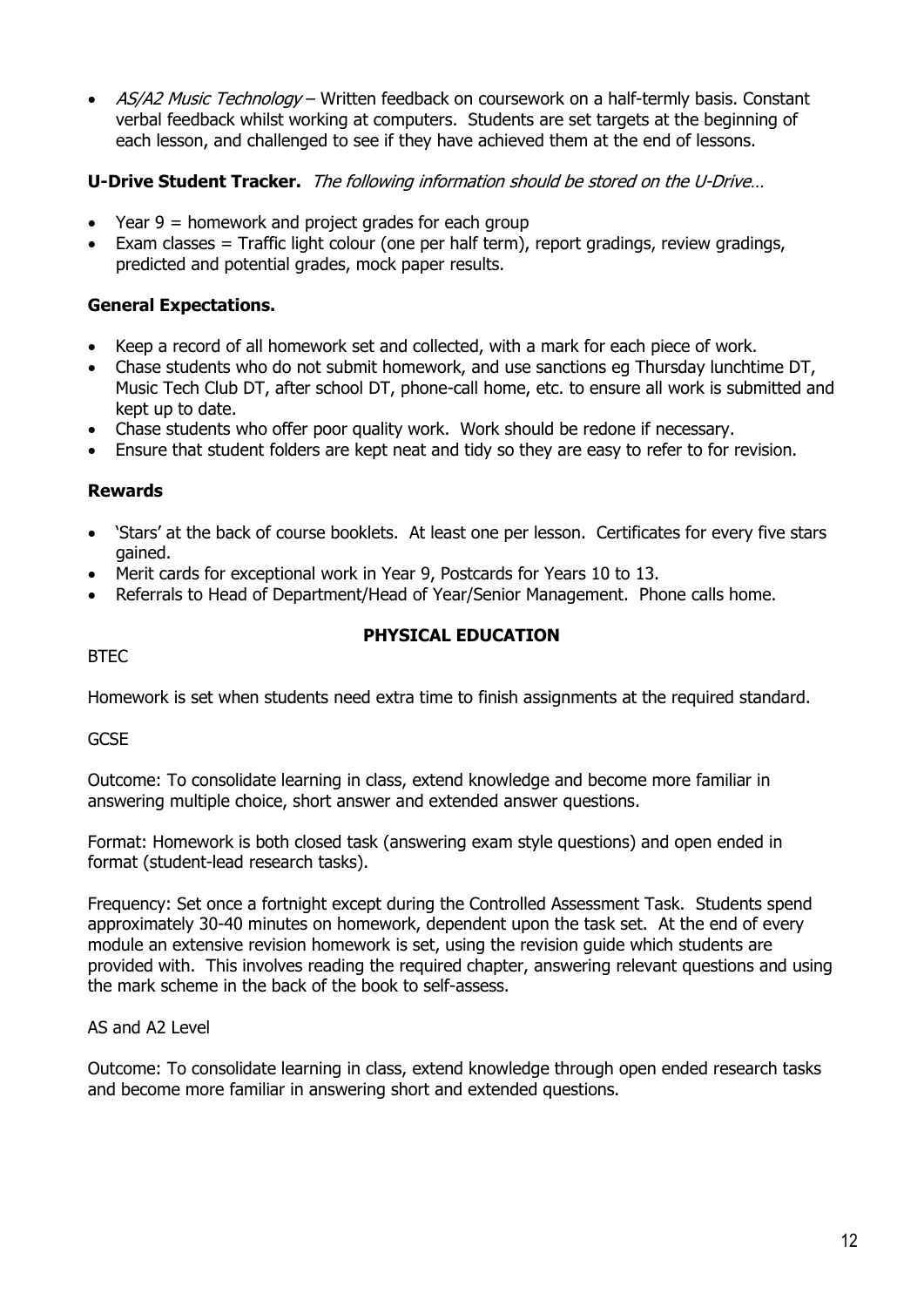Format: Homework is set either formally, both closed task (answering exam style questions) and open ended in format (student-lead research tasks). Homework may also be set informally, whereby students are asked to consolidate their knowledge by completing tasks started in class, or extend their knowledge through open ended research tasks. This usually takes the form of completing student exercises or practice exam questions which are then debriefed during the following lessons through the 'Think, Pair, Share' style of learning.

Frequency: Students are set one hour per week on average – this being both formal and informal set work, as defined above.

Assessment: The formal school assessment method is used – a letter for effort (A-D), followed by a number corresponding to the quality of work (1-10), for example, 10A.

# **RESISTANT MATERIALS**

#### **Homework Evaluation: Feedback from recent discussions with students**

What is the purpose of homework in your Curriculum Area/Subject Area?

- Consolidate learning, reinforce understanding. Allow students to gain a greater/broader understanding of the subject/topics
- Encourage independent learning
- Prepare for the next lesson so specific learning can take place

#### **- Generally, how frequently is homework set? How long should students spend completing it?**

Year 9: 1 piece per fortnight, 20-30 minutes duration

#### **Homework focus:**

- Health and safety
- Design process

Year 10: 1 piece per week, 20-30 minutes duration

#### **Homework focus:**

Materials and process  $-$  short tasks

Year 11: attend coursework clubs; 45 minutes  $-1$  hour per week

#### **Homework focus:**

• CAT preparation, coursework club

#### **SCIENCE**

#### **What is homework for?**

- Checking understanding
- Exam practice
- Revision for exams
- Consolidate learning from lessons
- Flipped learning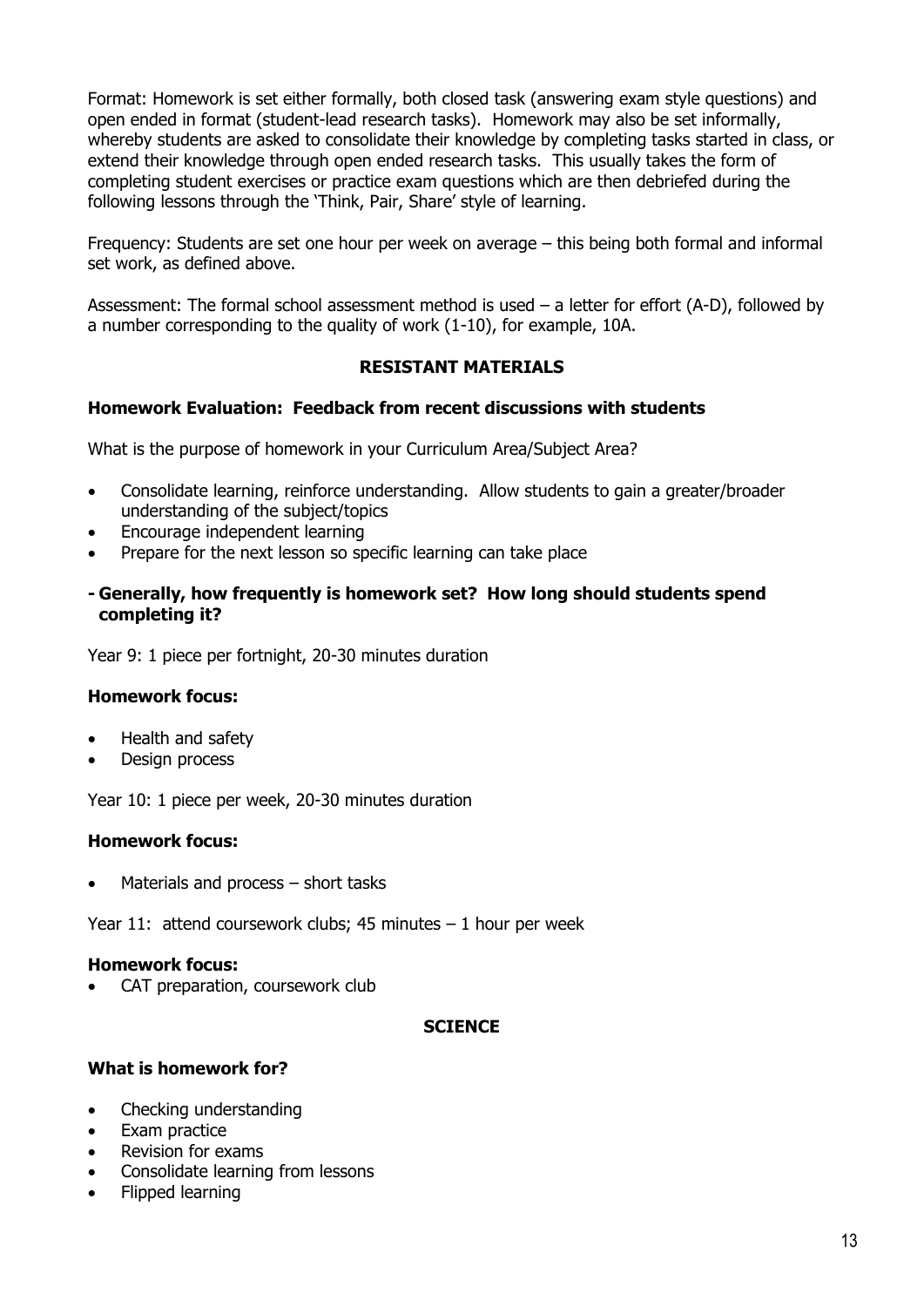- ISA (controlled assessments) preparation
- Essay competitions in Sixth Form
- Note taking to extend understanding in Sixth Form
- Enthuse/engage, particularly lower ability groups
- Learn key words literacy skills

#### **How often/how long?**

- Lower school once per fortnight per teacher around  $1\frac{1}{2}$  hours per week
- Sixth Form approximately 1 hour per week, but expectation to add to notes and produce revision materials – total approximately 4-5 hours per week

#### **SOCIAL SCIENCES**

This applies to the following A level courses delivered in Years 12 and 13 Accounting, Applied Business, Business Studies, Economics, Law, Psychology, Sociology and Travel and Tourism.

All subjects will set written homework on a regular basis and this will marked and returned to students as soon as possible with positive feedback as detailed in the Sixth Form study guide and discussed in Curriculum Area meeting on 12th November 2013.

Other homework other than written pieces for formal assessment will be set at the discretion of individual subject teachers but will be regular and continuous throughout the year and in line with the 6th Form policy on the recommended hours of study at A level.

Homeworks set can be of any form past exam questions such as essays, data response, research tasks, production of PowerPoint presentations and the teacher will brief students on the nature of the required task and the deadline for its production.

# **TEXTILES**

# **Rationale**

The aim of homework in Textiles is to extend the students' knowledge and prepare them for examinations and coursework

# **What is homework for?**

- To promote independent learning
- To develop organisational skills
- To expand subject knowledge
- To consolidate learning

#### **How long should students spend on it and how frequently is it set?**

- Year 9 Half an hour once a fortnight
- Year10 Three quarters of an hour once a week
- Year 11 One hour once a week (in most cases this will be to attend a controlled assessment club in order to continue manufacturing GCSE product)

#### **Timeline of homework topics**

- Year 9 Researching, designing and manufacturing of masks
- Year  $10$  Term  $1$  interior design and fibres
	- Term 2 fashion and fabric construction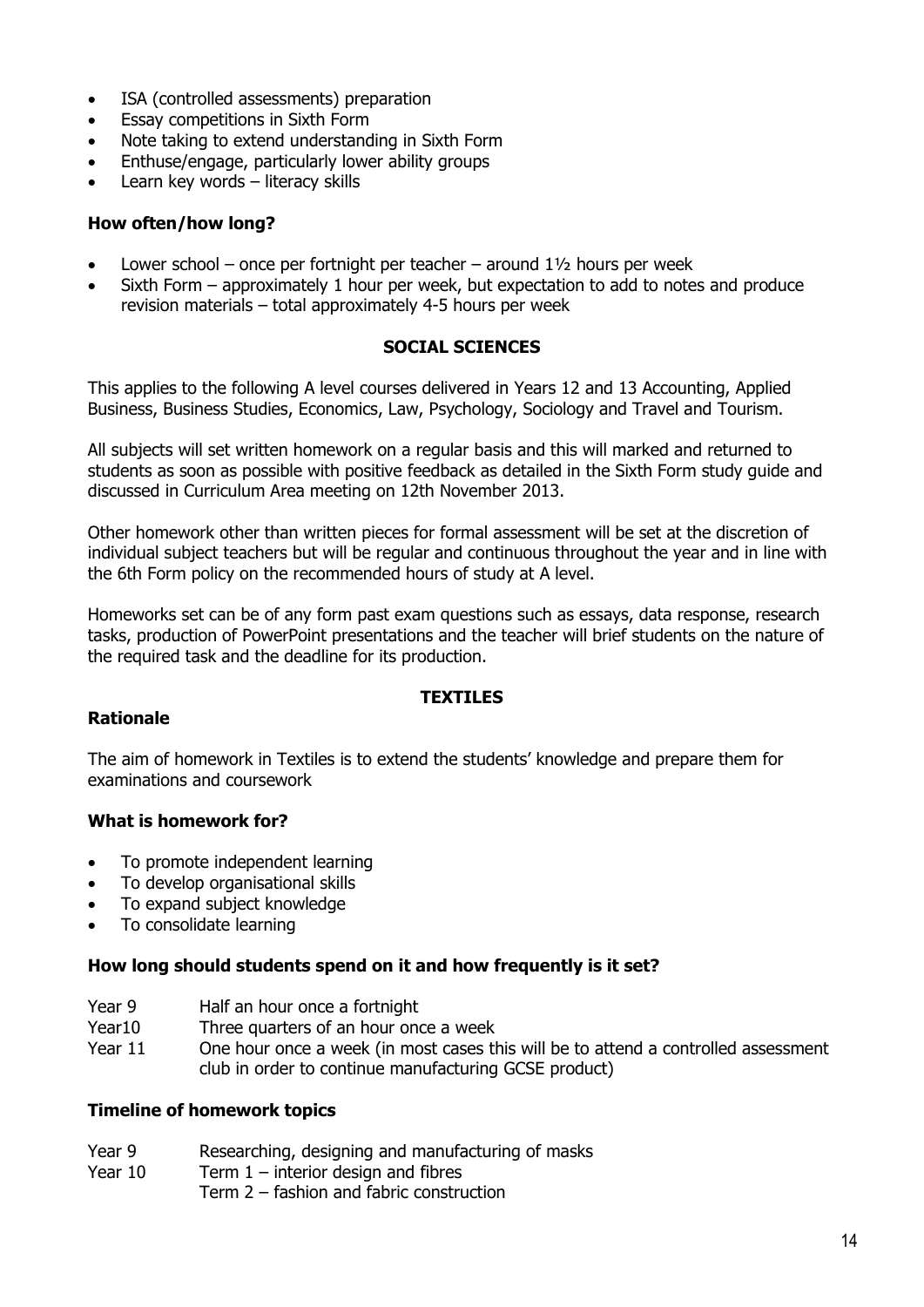Term 3 – designers and researching CAT topic

Year  $11$  Term  $1 - CAT$  manufacturing of product and revision for mock exam

 Term 2 – CAT manufacturing of product and finalising CAT sheets Term 3 – revision for final exam

After school clubs are offered at least once a week to enable the students to work on their Controlled Assessment Tasks in Year 11.

# **THEOLOGY AND ETHICS**

# **What is the purpose of homework in your Subject Area?**

To support and extend the learning undertaken in class. To consolidate knowledge and understanding of the themes in each topic studied.

# **Rationale**

- Year 9: To ensure that students are developing the written and research skills required to explore thematic concepts within Theology and Ethics that supports their preparation for GCSE.
- Years 10-11: To extend their learning and knowledge to enhance the class based skills of evaluating different ethical issues and perspectives.

# **What is homework for?**

Practising the skills needed for success at GCSE

# **What is the intended outcome?**

To enhance student confidence in being able to learn independently and be effective in applying different views to given moral issues.

# **Generally, how frequently is homework set?**

When students have gained sufficient class based knowledge to carry out an evaluation of the issues.

# **How long should students spend completing it?**

Approximately 1 hour on average